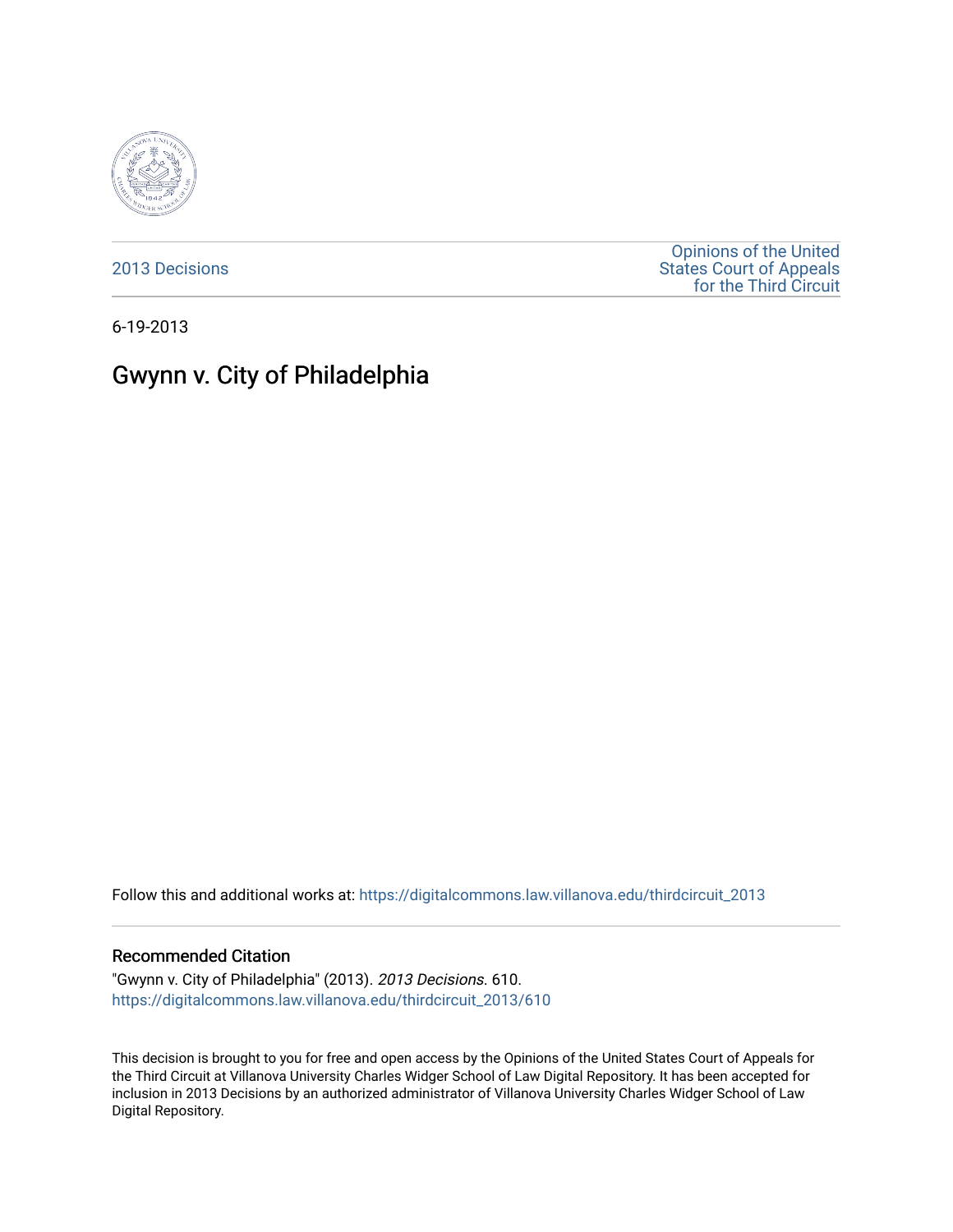### **PRECEDENTIAL**

## UNITED STATES COURT OF APPEALS FOR THE THIRD CIRCUIT

 $\overline{\phantom{a}}$  , where  $\overline{\phantom{a}}$ 

No. 12-2208  $\overline{\phantom{a}}$  , where  $\overline{\phantom{a}}$ 

MICHAEL GWYNN; BRENDON RYAN, Appellants

v.

## CITY OF PHILADELPHIA; CHARLES RAMSEY; PATRICK KELLY; MELVIN SINGLETON; SALVATORE FEDE; FRANK PALOMBO

 $\overline{\phantom{a}}$ 

On Appeal from the United States District Court for the Eastern District of Pennsylvania (D.C. No. 11-cv-01128) District Judge: Honorable Robert E. Kelly

 $\overline{\phantom{a}}$ 

Argued April 16, 2013 Before: AMBRO, HARDIMAN and COWEN, *Circuit Judges*.

(Filed: June 19, 2013)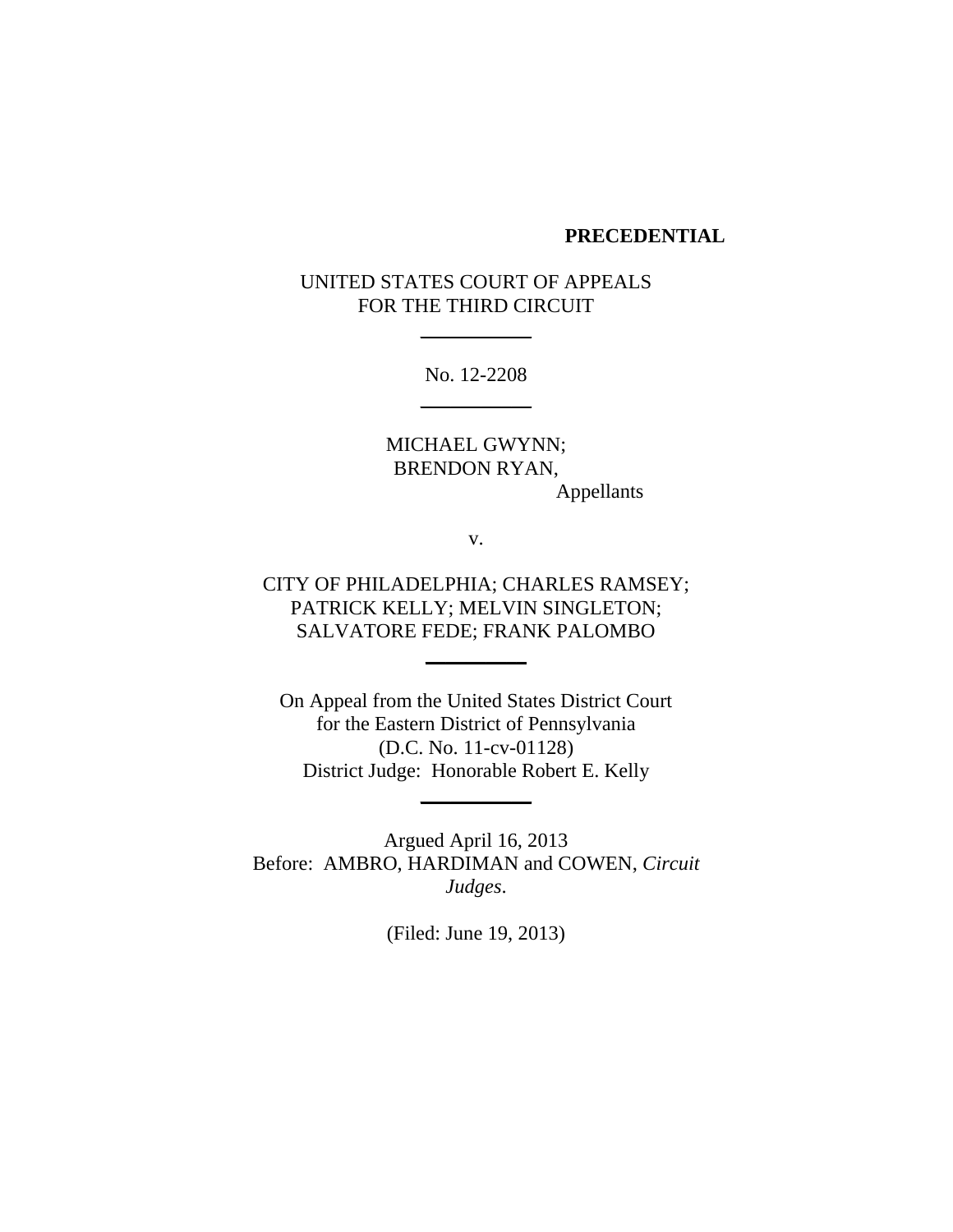Brian M. Puricelli [ARGUED] Law Offices of Brian Puricelli 691 Washington Crossing Road Newtown, PA 18940-0000 *Attorneys for Plaintiff-Appellants*

Kelly S. Diffily Jane L. Istvan [ARGUED] Shant H. Zakarian City of Philadelphia Law Department 17th Floor 1515 Arch Street One Parkway Philadelphia, PA 19102 *Attorneys for Defendant-Appellees*

### OPINION OF THE COURT  $\frac{1}{2}$

\_\_\_\_\_\_\_\_\_\_\_\_

HARDIMAN, *Circuit Judge*.

City of Philadelphia Police Officers Michael Gwynn and Brendon Ryan appeal a summary judgment entered in favor of several of their fellow officers and the City. Appellants asserted constitutional claims under 42 U.S.C. § 1983, statutory claims under the Fair Labor Standards Act, and various state law claims. For the reasons that follow, we will affirm the judgment of the District Court.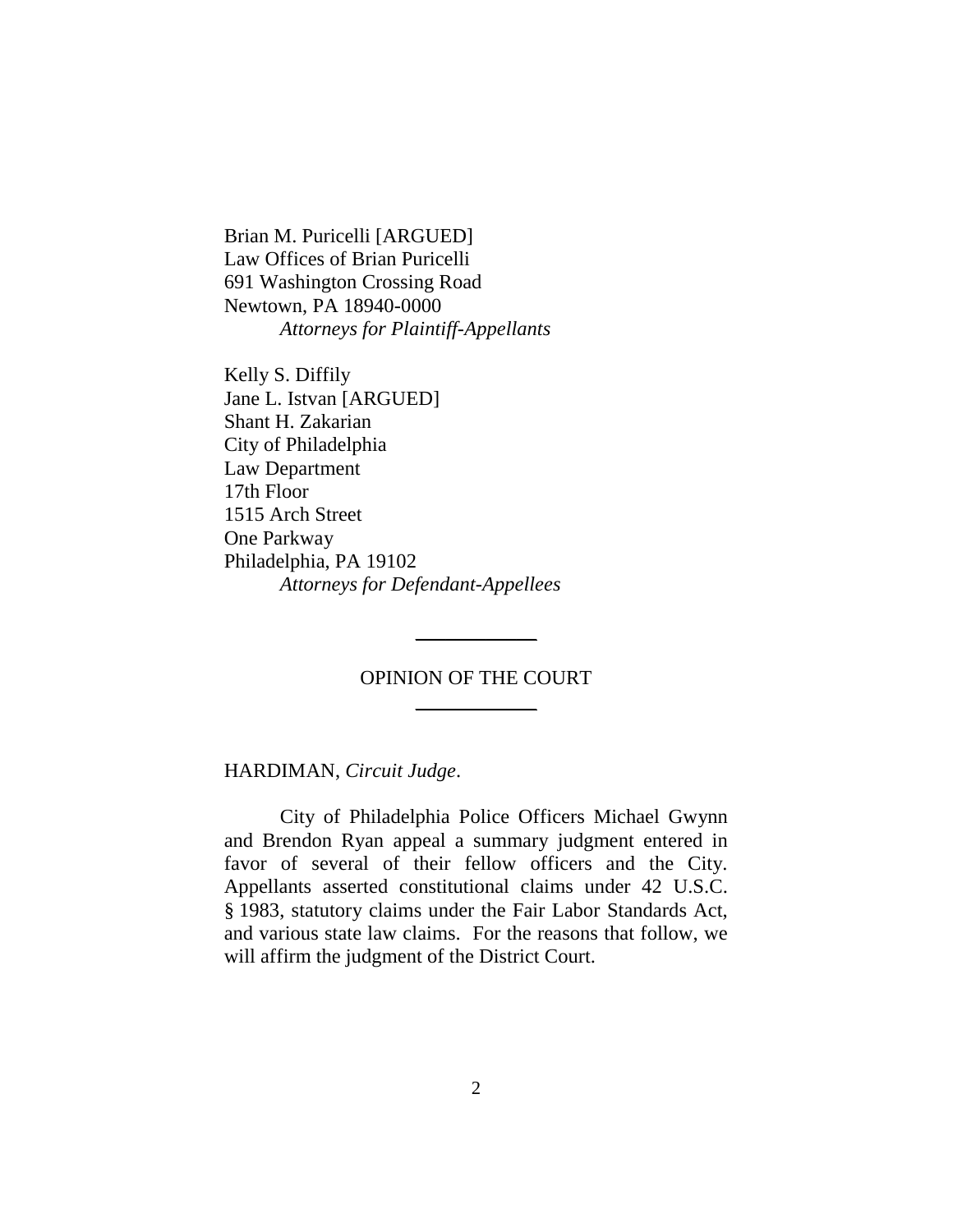As this appeal comes to us following summary judgment, we review the facts in the light most favorable to Appellants. *See Montone v. City of Jersey City*, 709 F.3d 181, 189 (3d Cir. 2013).

A

On December 15, 2009, while on duty, Appellants stopped and frisked men they believed were engaged in an illegal drug transaction. One of the men they frisked, Keyshawn Artis, accused Appellants of stealing money from him. Appellants denied the accusation, and told Artis to "move along."

When Appellants returned to headquarters, a superior officer, Sergeant Salvatore Fede, ordered them into his office. After informing Appellants that a complaint about their behavior had been made to the Internal Affairs Bureau, Sergeant Fede took Appellants to Captain Melvin Singleton's office. Appellants did not feel free to leave because they had been "ordered to be in the captain's office." App. 285. After waiting fifteen to twenty minutes, Appellants and Sergeant Fede were joined by Captain Singleton, then-Sergeant Patrick Kelly, and Lieutenant Frank Palumbo.

Appellants were instructed to stay in Captain Singleton's office until officers from the Internal Affairs Bureau arrived. While Appellants waited, Captain Singleton offered them water and told them that they could watch television, but instructed them not to use their cell phones. Appellants then were questioned about their interaction with Artis, including whether they had taken money from him. In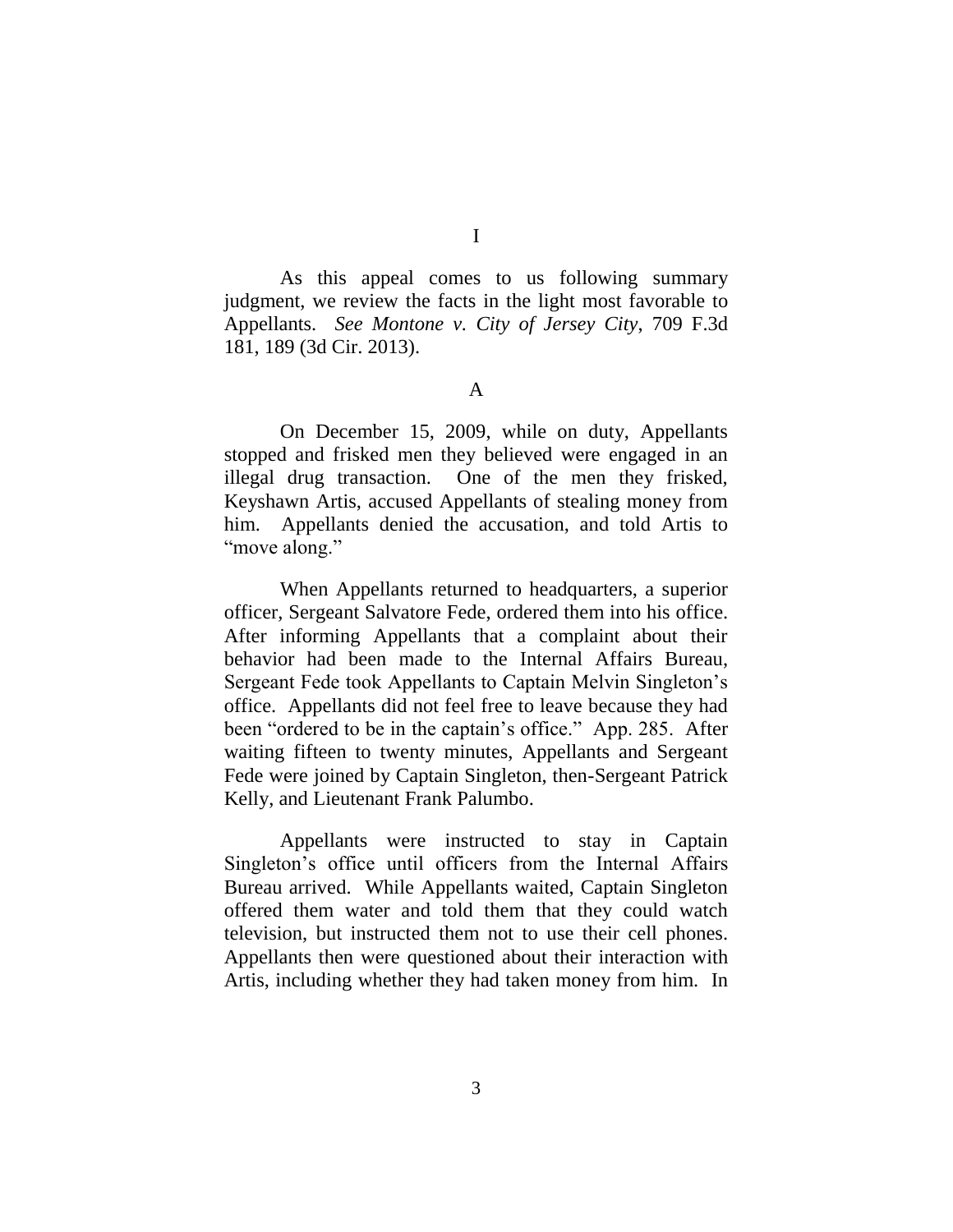that regard, Appellants were asked to remove their jackets and Gwynn was asked to remove his outer vest. Appellants also were told to pull out their pockets, pull up their pant legs and pull down their socks, and open their wallets. Finally, Appellants were told that cooperation would be in their "best" interest" insofar as it could demonstrate to Internal Affairs that they did not have Artis's money when they returned from their patrol. During the hour or so they spent in Captain Singleton's office while awaiting the arrival of Internal Affairs officers, Appellants did as they were told because the orders came from their "superiors and supervisors," and they feared "discipline and possible loss of employment" if they disobeyed. App. 241.

Upon their arrival at Captain Singleton's office, two Internal Affairs officers questioned Appellants for about fifteen to twenty minutes and then left briefly to talk to Artis, the complainant. Appellants were told to stay put until the Internal Affairs officers returned after speaking with Artis. As Appellants waited, Gwynn asked for permission to call his wife to arrange for her to pick up their son, and then-Sergeant Kelly granted permission. The Internal Affairs officers returned, stated that they believed Artis, and told Appellants that they were not needed for anything further that day. Appellants left Captain Singleton's office around 8:15 p.m. and when they opened their lockers that evening, it appeared as though they had been searched.

#### B

In February 2011, Appellants sued Captain Singleton, Lieutenant Kelly, Sergeant Fede, and Lieutenant Palumbo along with the City and its Police Commissioner, Charles Ramsey. Since Appellants' claims arose under federal and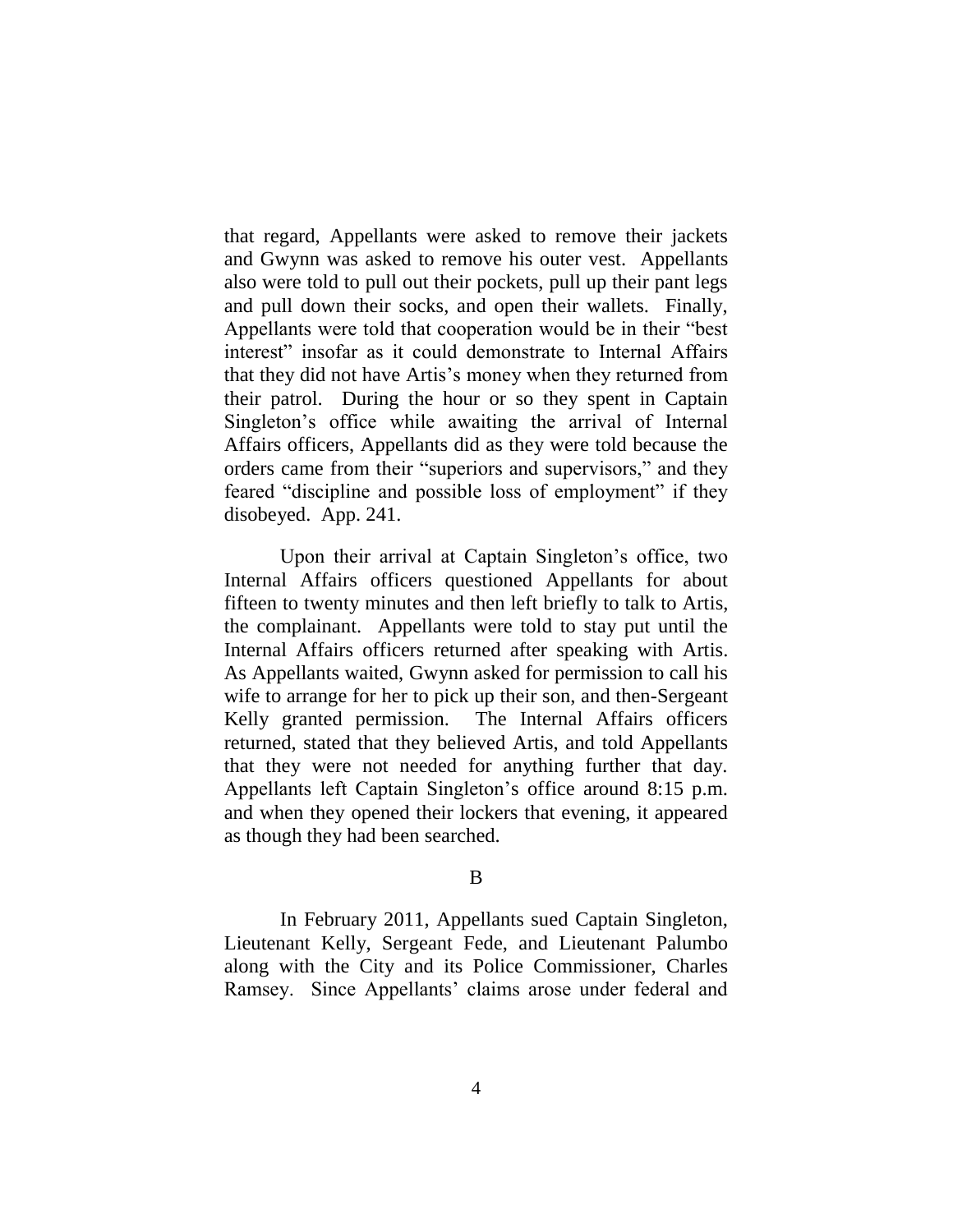state law, the District Court exercised jurisdiction pursuant to 28 U.S.C. §§ 1331 and 1367.

Appellants served requests for admission in June 2011 that went unanswered until the beginning of August 2011, after the 30-day deadline prescribed by the Federal Rules of Civil Procedure. *See* Fed. R. Civ. P. 36(a)(3). Because Appellants' requests for admission were deemed admitted by operation of Rule 36, Appellees filed a motion in the District Court on September 9, 2011, to withdraw those admissions. The District Court granted that motion, gave Appellees ten additional days to respond, and extended the discovery period for 60 days.

The parties filed cross motions for summary judgment and the District Court granted the motion of Appellees. Gwynn and Ryan filed this timely appeal, which we have jurisdiction to hear pursuant to 28 U.S.C. § 1291.

### II

Gwynn and Ryan first argue that the District Court abused its discretion when it allowed Appellees to withdraw their admissions. Had those admissions remained undisturbed, Appellants argue, their summary judgment motion would have been granted. Because the District Court did not err when it allowed Appellees to withdraw their admissions, we reject Appellants' first argument.

Rule 36(a)(3) of the Federal Rules of Civil Procedure provides that a request for admission is deemed admitted if a party does not respond within 30 days. Nevertheless, courts may permit withdrawal of the admission if: (1) doing so "would promote the presentation of the merits of the action";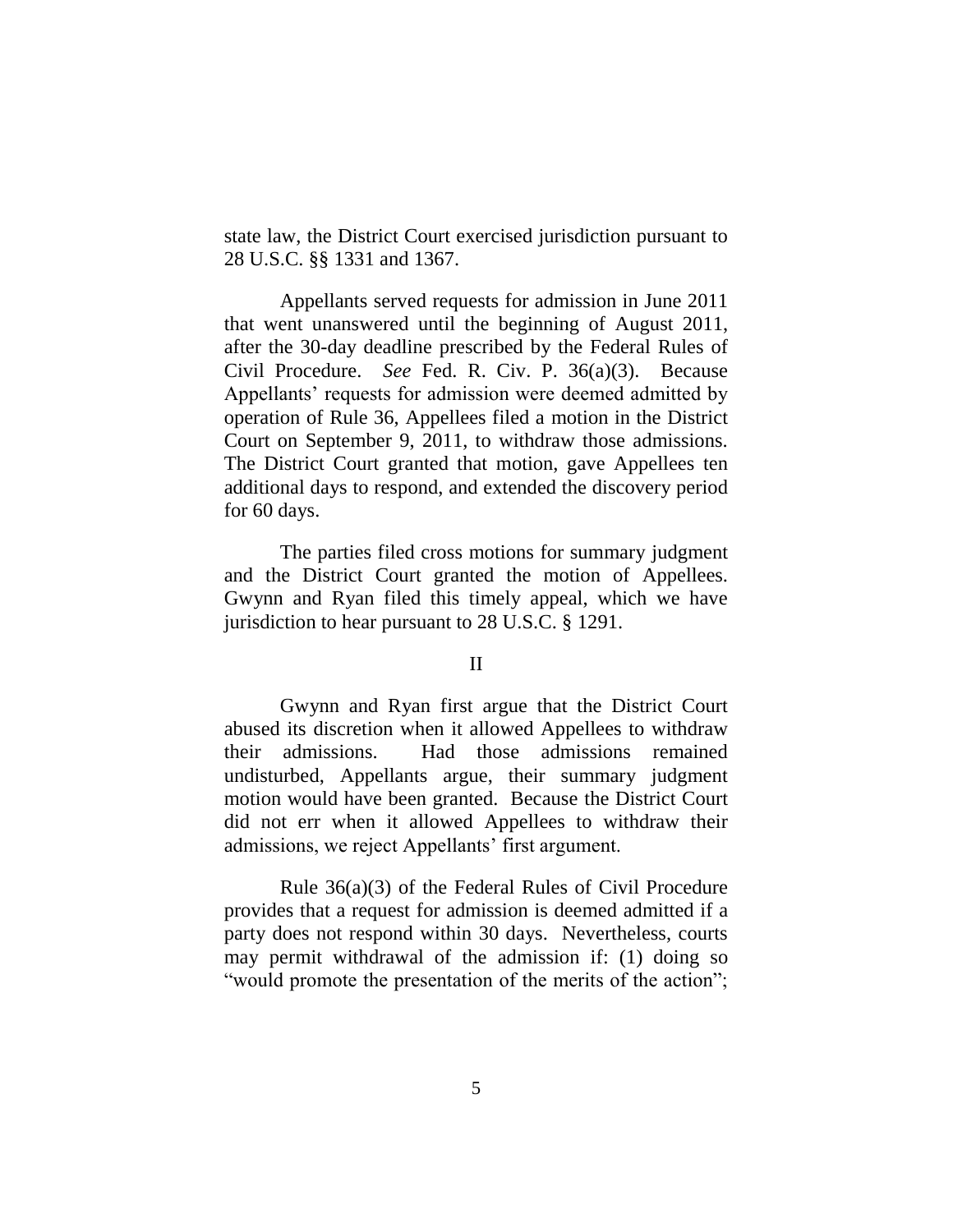and  $(2)$  "the court is not persuaded that it would prejudice the requesting party in maintaining or defending the action on the merits." Fed. R. Civ. P. 36(b). Courts may consider other factors as well, such as whether the moving party can show good cause for the delay, *see Conlon v. United States*, 474 F.3d 616, 625 (9th Cir. 2007), but they are not required to do so, *see* Fed. R. Civ. P. 36(b).

Here, the District Court's discretionary decision to permit Appellees to withdraw the admissions was consistent with both requirements of Rule 36(b). Upholding the admissions would have significantly interfered with Appellees' ability to present the merits of their case, and Appellants have failed to identify any prejudice they suffered as a result of the withdrawal. In their brief, Appellants state that counsel "detrimentally relied" upon the admissions as indicated at pages 6–8 of their opposition to the motion in the District Court. There, Appellants argued that counsel had not moved to compel discovery of certain documents in reliance on the admissions—a concern that was adequately addressed by the extension of the discovery deadline. Appellants further argued that counsel had "developed a litigation" strategy that placed reliance on the conclusive facts deemed from the Admissions." Dkt. No. 9 at 8. "The prejudice contemplated by Rule  $36(b)$ ," however "is not simply that the party who obtained the admission now has to convince the jury of its truth. Something more is required." *Bergemann v. United States*, 820 F.2d 1117, 1121 (10th Cir. 1987).

In sum, because the District Court did not abuse its discretion when it withdrew Appellees' deemed admissions, it did not err when it denied Appellants' motion for summary judgment, which was premised upon the efficacy of those admissions.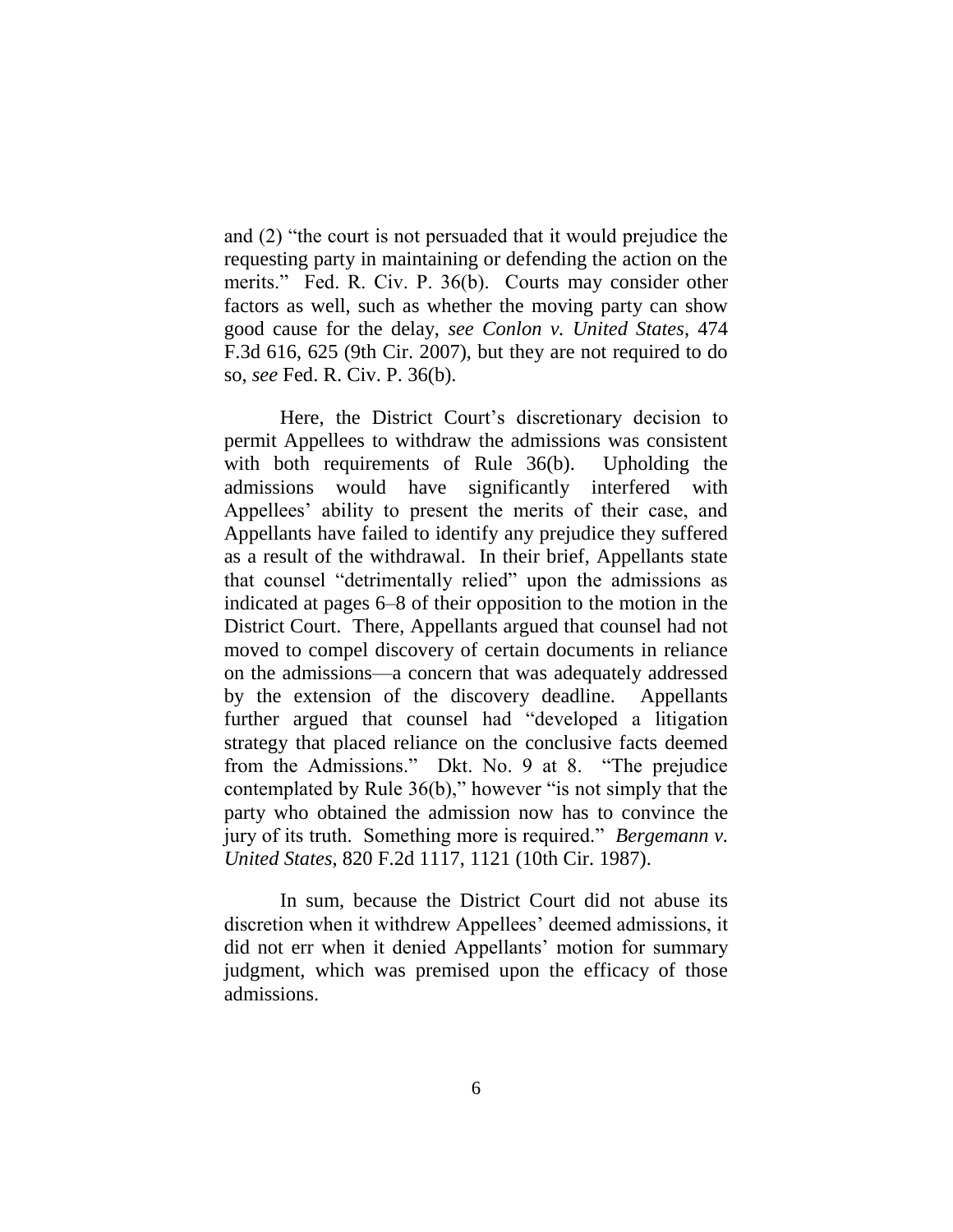Appellants next argue that the District Court erred when it entered summary judgment against them on their constitutional claims arising under 42 U.S.C. § 1983, as well as their claims for false imprisonment and violations of the Pennsylvania Minimum Wage Act, 43 Pa. Cons. Stat. Ann. § 333.101 *et seq*., and the Fair Labor Standards Act, 29 U.S.C. § 201 *et seq*. 1 We exercise plenary review over summary judgments, *Howley v. Mellon Fin. Corp.*, 625 F.3d 788, 792  $(3d)$  Cir. 2010), and will affirm if "the movant shows that there is no genuine dispute as to any material fact and the movant is entitled to judgment as a matter of law," Fed. R. Civ. P. 56(a).

### A

Appellants' constitutional arguments are founded upon the Fourth Amendment's prohibition against unreasonable searches and seizures, as applied to the States through the Fourteenth Amendment. Specifically, Gwynn and Ryan claim they were unreasonably seized when they were ordered to wait in Captain Singleton's office until the Internal Affairs officers arrived, and that they were unreasonably searched when their superiors asked them to turn out their pockets, take off outer layers of clothing, and reveal the contents of their socks and wallets. Although it is not entirely clear from their brief, Appellants seem also to contend that Appellees conducted an unreasonable search of their lockers. Viewing

<sup>&</sup>lt;sup>1</sup> Appellants also asserted a First Amendment claim for retaliation in their complaint, but they do not now challenge its dismissal.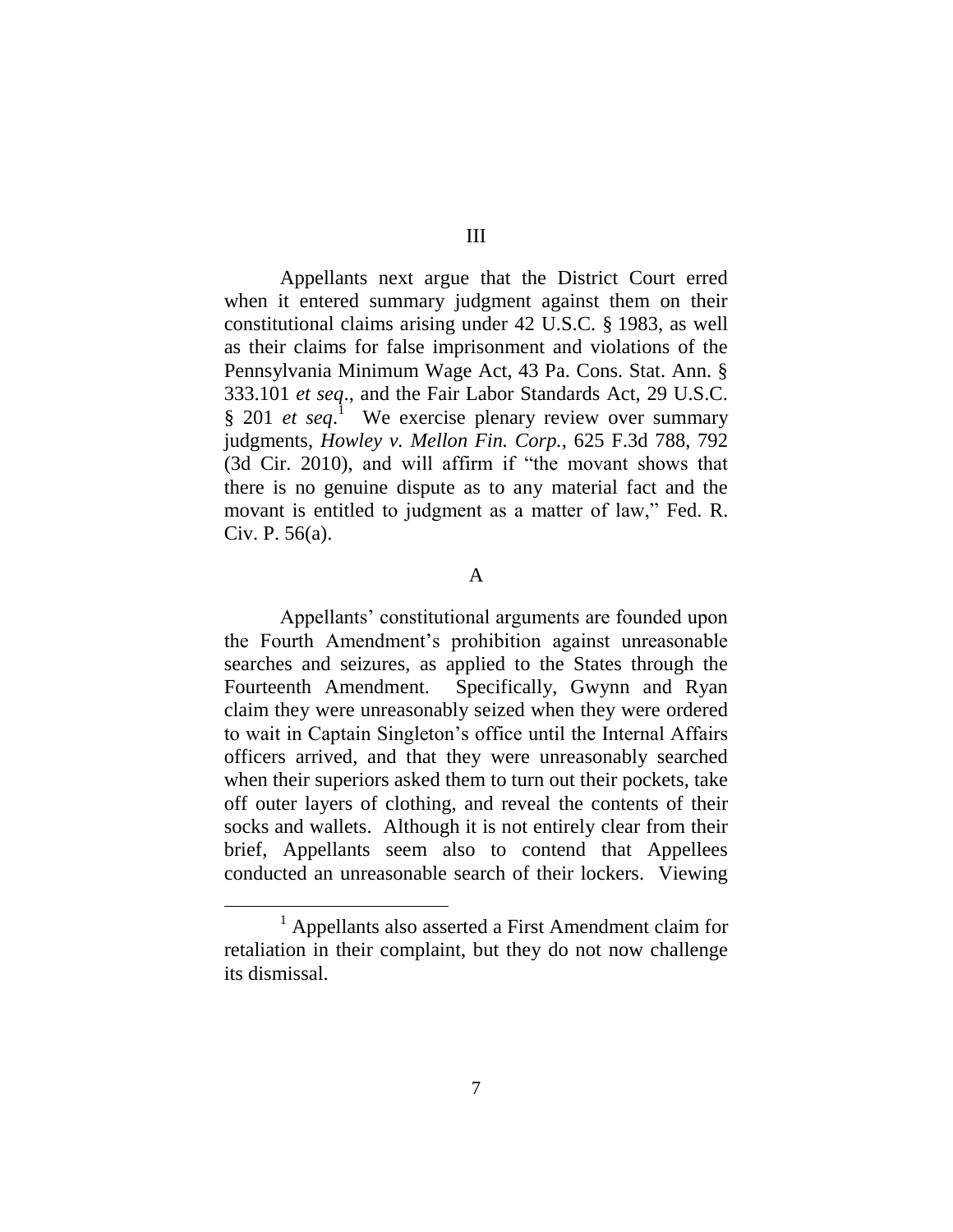the record in the light most favorable to Appellants, the District Court did not err when it granted summary judgment because Appellants failed to establish either that they were seized or that they were subjected to an unreasonable search.

1

A person is seized under the Fourth Amendment only when "his freedom of movement is restrained" either "by" means of physical force or a show of authority." *United States v. Mendenhall*, 446 U.S. 544, 553 (1980) (explaining that "[o]nly when such restraint is imposed is there any foundation whatever for invoking constitutional safeguards"). Police officers, no less than civilians, are protected by the Fourth Amendment, and, in some circumstances, they may be seized as the result of an order given by another officer. *See Driebel v. City of Milwaukee*, 298 F.3d 622, 637 (7th Cir. 2002) (recognizing "the well-settled rule that men and women do not surrender their freedoms when joining the police force‖); *see also Cerrone v. Brown*, 246 F.3d 194, 196 (2d Cir. 2001) (explaining that when police officers are seized in the context of a criminal investigation, probable cause is required).

This does not mean, however, that every order a police officer feels compelled to obey amounts to a seizure. Public employees, like their counterparts in the private sector, often must comply with orders issued by supervisors, and may suffer work-related consequences if they disobey. *See INS v. Delgado*, 466 U.S. 210, 218 (1984) ("Ordinarily, when people are at work their freedom to move about has been meaningfully restricted . . . by the workers' voluntary obligations to their employers."). This is especially true for police officers, who are part of a "paramilitary organization"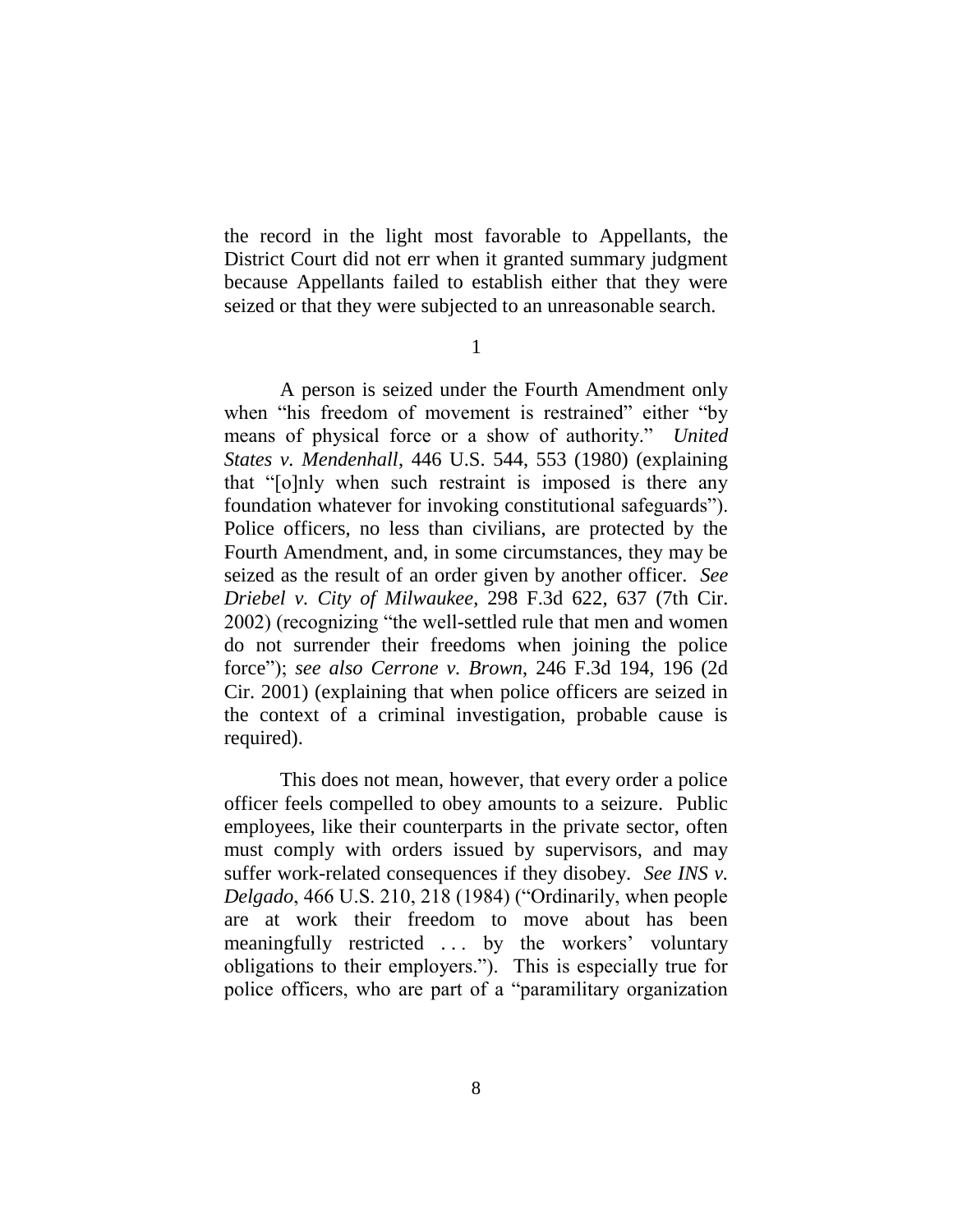that must maintain the highest degree of discipline, confidentiality, efficiency, and espirit [sic] de corps among its officers, who are the first line of defense against lawlessness." *Driebel*, 298 F.3d at 638–39. Officers are trained to obey orders from their superiors and may be subject to discipline if they fail to do so. *Id.* at 639. Characterizing work-related demands as seizures whenever an officer feels compelled to obey them would not further any interest protected by the Fourth Amendment, and it would significantly interfere with the effective management of police forces. *See Mendenhall*, 446 U.S. at 553–54 (explaining that the purpose of the Fourth Amendment is "to prevent arbitrary and oppressive interference by enforcement officials with the privacy and personal security of individuals" (quoting *United States v. Martinez-Fuerte*, 428 U.S. 543, 554 (1976))); *O'Connor v. Ortega*, 480 U.S. 709, 722 (1987) (acknowledging "the common-sense realization that government offices could not function if every employment decision became a constitutional matter‖ (quoting *Connick v. Myers*, 461 U.S. 138, 143 (1983))).

To determine whether a police officer has been seized for purposes of the Fourth Amendment, our sister courts of appeals have recognized that the distinction between situations in which the police department issues orders "in its" capacity as an employer" and those in which it acts "as the law enforcement arm of the state." *Pennington v. Metro. Gov't of Nashville & Davidson Cnty.*, 511 F.3d 647, 652 (6th Cir. 2008) (quoting *Driebel*, 298 F.3d at 637); *see also Aguilera v. Baca*, 510 F.3d 1161, 1169 (9th Cir. 2007). An officer is not seized "simply because he believes that he [would] lose his job" or suffer other work-related consequences if he were to leave the police station or fail to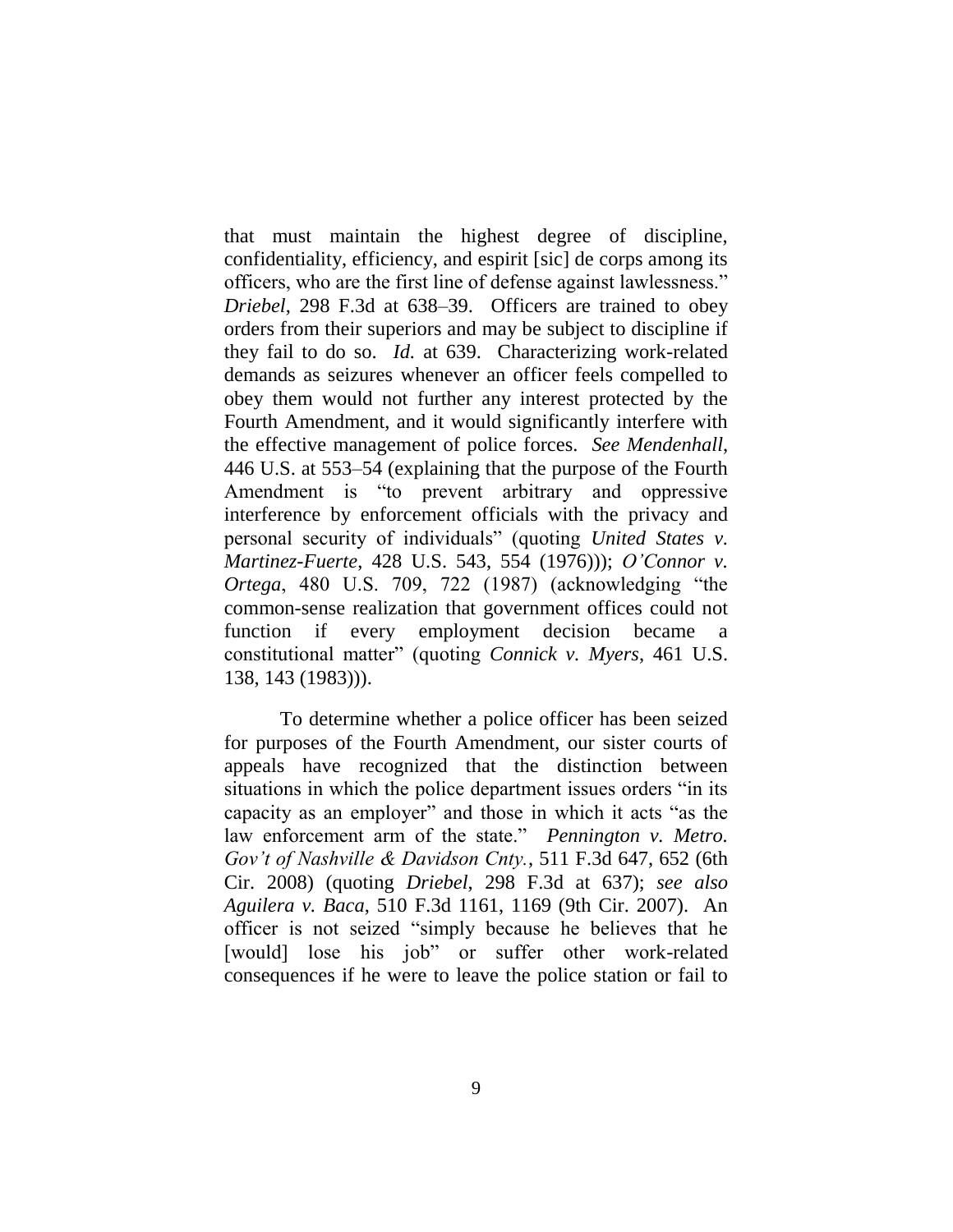report to a designated area. *Pennington*, 511 F.3d at 652. Rather, an officer is seized if a reasonable person in his position would believe that he were not actually free to disobey the command—that is, if he feared he would be detained if he attempted to leave. *Id*. We agree with the Courts of Appeals for the Sixth, Seventh, and Ninth Circuits that the distinction between police conduct *qua* employer and police conduct *qua* law enforcement agent is a valid one.

For example, in *Driebel v. City of Milwaukee*, an officer who was subject to an internal investigation was ordered to "stand by" at the police station until he received further instructions. 298 F.3d at 629. While waiting at the garage, he was neither told that he was the subject of a criminal investigation nor was he read his *Miranda* rights. *Id*. at 643. He received overtime pay for the assignment and retained possession of his police-issued equipment while waiting. *Id*. The Seventh Circuit held that this was not a seizure, explaining that the officer "must have been aware that no officer was permitted to use force or any show of authority to prevent him from departing the garage if he so chose." *Id.* 

*Driebel* also addressed the claims of another officer under investigation, who was ordered to report to Internal Affairs headquarters for questioning. While there, he was advised that he was under criminal investigation and read his *Miranda* rights, and he was not permitted to use the restroom unaccompanied. *Id*. at 648. Police policy required, however, that officers be told their rights any time they were questioned, even as part of an internal investigation. *Id*. The Internal Affairs officers also had a legitimate reason for supervising his trips to the restroom, namely, to ensure that he was not communicating with others about the investigation.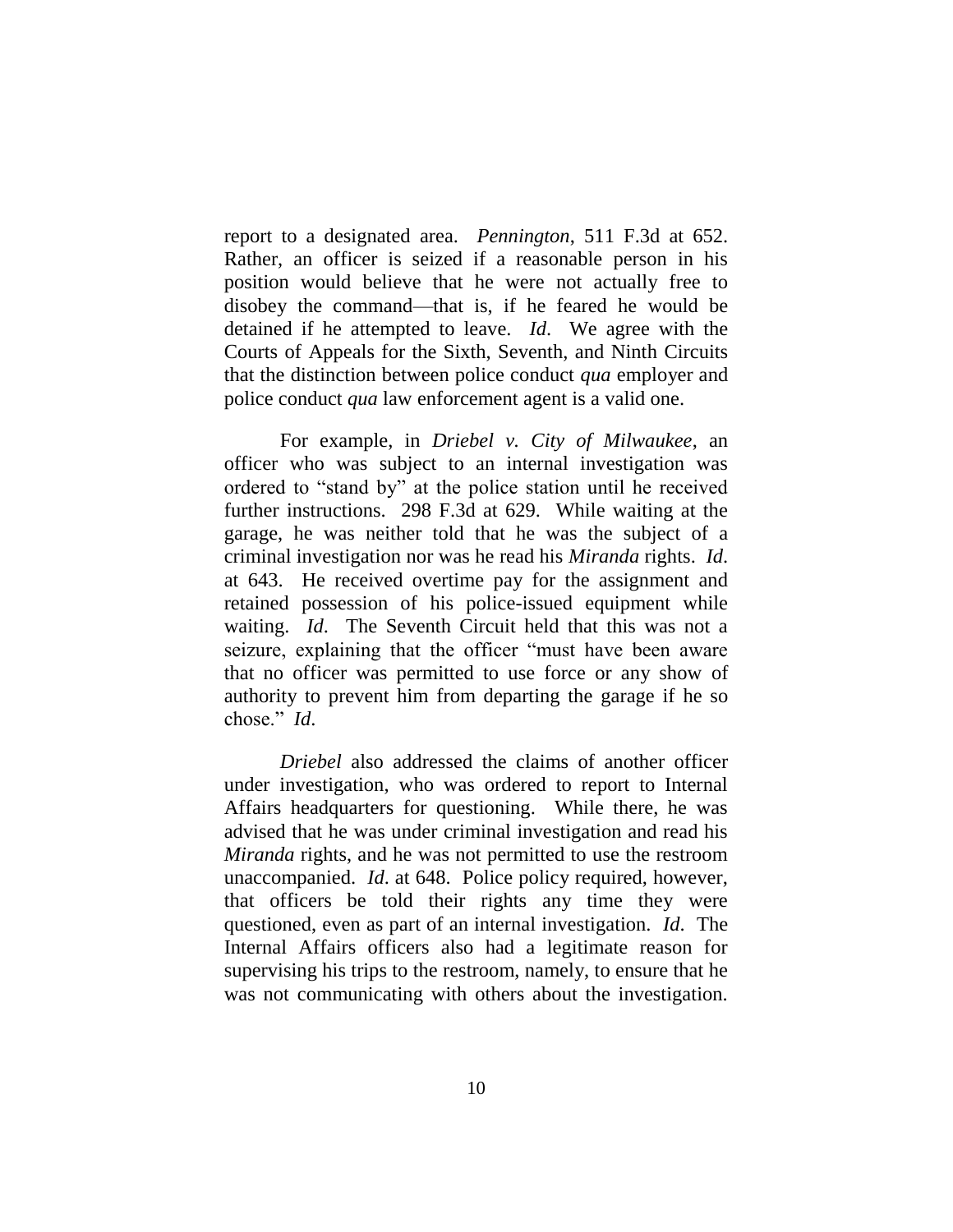*Id.* In addition, the officer was not told that he was suspected of any particular crime; he was not addressed in a threatening manner; he retained his police-issued equipment; and he was compensated for his time at the headquarters. *Id*. Although noting that this second incident was a more borderline case, the Seventh Circuit also determined that this was not a seizure. *Id*. at 648–49.

The Sixth Circuit applied the same analysis in *Pennington v. Metropolitan Government of Nashville and Davidson County*. There, while in a bar, off-duty police officer Pennington was involved in an altercation in which he identified himself as a police officer. 511 F.3d at 648. Officers in his department were required to comply with department policy whenever they invoked their authority as police officers, and that policy forbade intoxication. *Id*. at 649. Another officer who arrived at the scene asked Pennington to return to the station for a breathalyzer test as part of an internal investigation. Pennington was neither handcuffed and placed in the back seat of the police car nor read his *Miranda* rights, and he was allowed to return home before completing a report. *Id*. He did not believe that he would be forcibly detained if he attempted to leave; rather he claimed he was "compelled by the threat of job loss" to comply. *Id.* at 652. The Sixth Circuit explained that "[a] reasonable off-duty officer in Pennington's position would not have feared seizure or detention if he had refused to take the breathalyzer test." *Id.* Accordingly, Pennington had not been seized. *Id*.

Likewise, in *Aguilera v. Baca*, the Ninth Circuit held that officers who were ordered to stay after work to speak to Internal Affairs officers had not been seized. 510 F.3d at 1169. The court emphasized that the department's treatment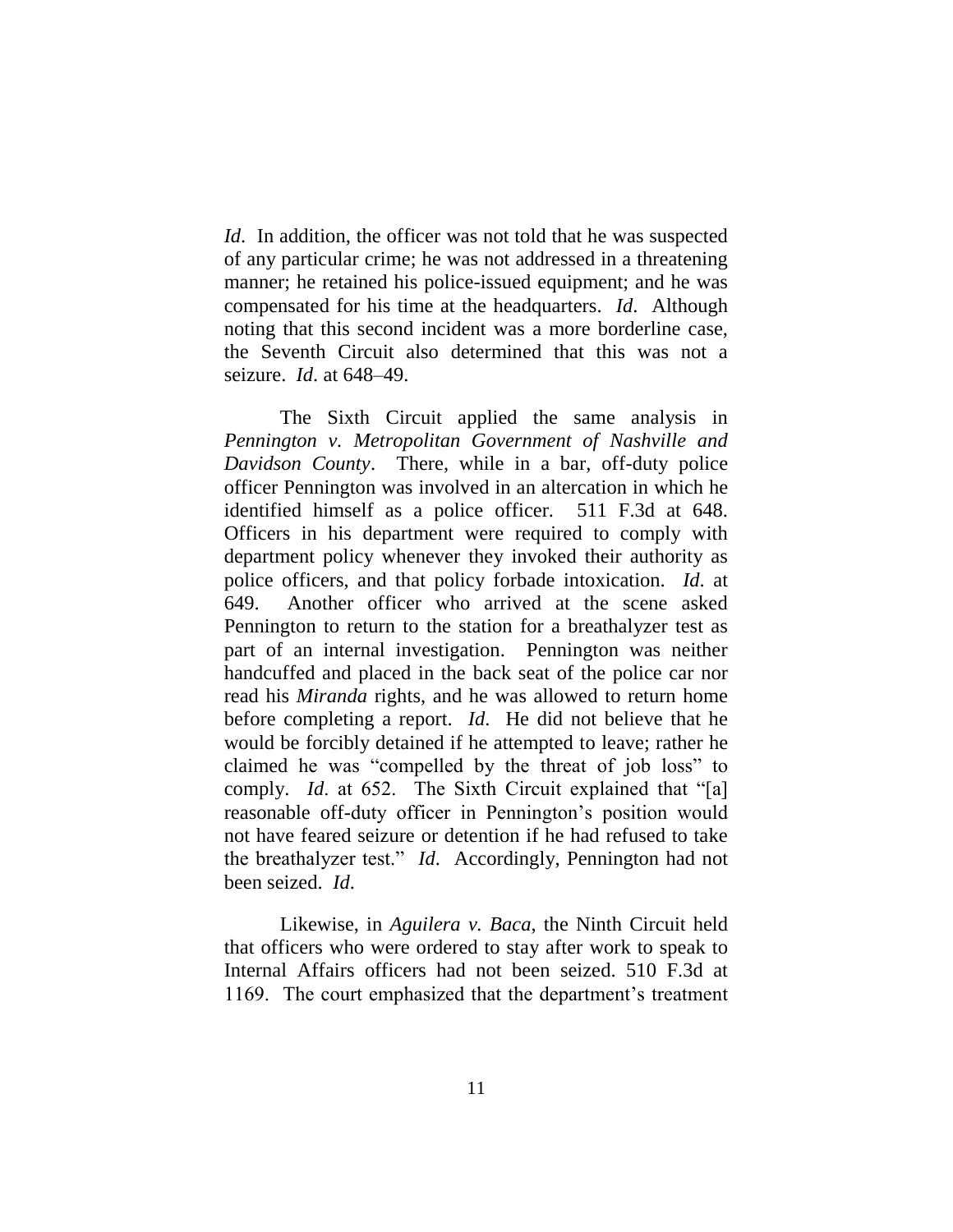of the officers differed from its treatment of detained criminal suspects. *Id*. at 1170. For example, the officers waited in unlocked rooms with intermittent supervision and no request to leave was denied. The officers also remained in possession of their police-issued equipment. In addition, they were asked if they wanted food or drink; they were free to use the restroom unattended and free to leave after the interview; and they were paid overtime. *Id*. The Ninth Circuit explained that to characterize their treatment as a seizure "would equate to a pronouncement that a law enforcement agency cannot, even under ... the agency's general policies to preserve public confidence and the integrity of its personnel in the discharge of their public safety responsibilities, order its employees to cooperate in an investigation of possible officer misconduct by standing by at their duty station after the end of their watch.‖ *Id*. at 1171; *see also Fournier v. Reardon*, 160 F.3d 754, 757 (1st Cir. 1998) (plaintiff was not "seized" when he submitted to being handcuffed as part of a basic training academy course, even though objecting to such treatment may have had negative consequences for his continued employment).

The facts in *Driebel*, *Pennington*, and *Aguilera* stand in contrast to those presented to the Court of Appeals for the Second Circuit in *Cerrone v. Brown*. There, the officer was stopped by the investigative team, who "asked whether he was carrying a weapon, allegedly placed him in the felony position, placed him in the back of an unmarked police car (where he was guarded), transported him to a hotel room, read him his *Miranda* rights, and informed him that he was the target of a criminal investigation.‖ *Cerrone*, 246 F.3d at 198 (internal quotation marks and alteration omitted). The police officers conceded that their actions amounted to a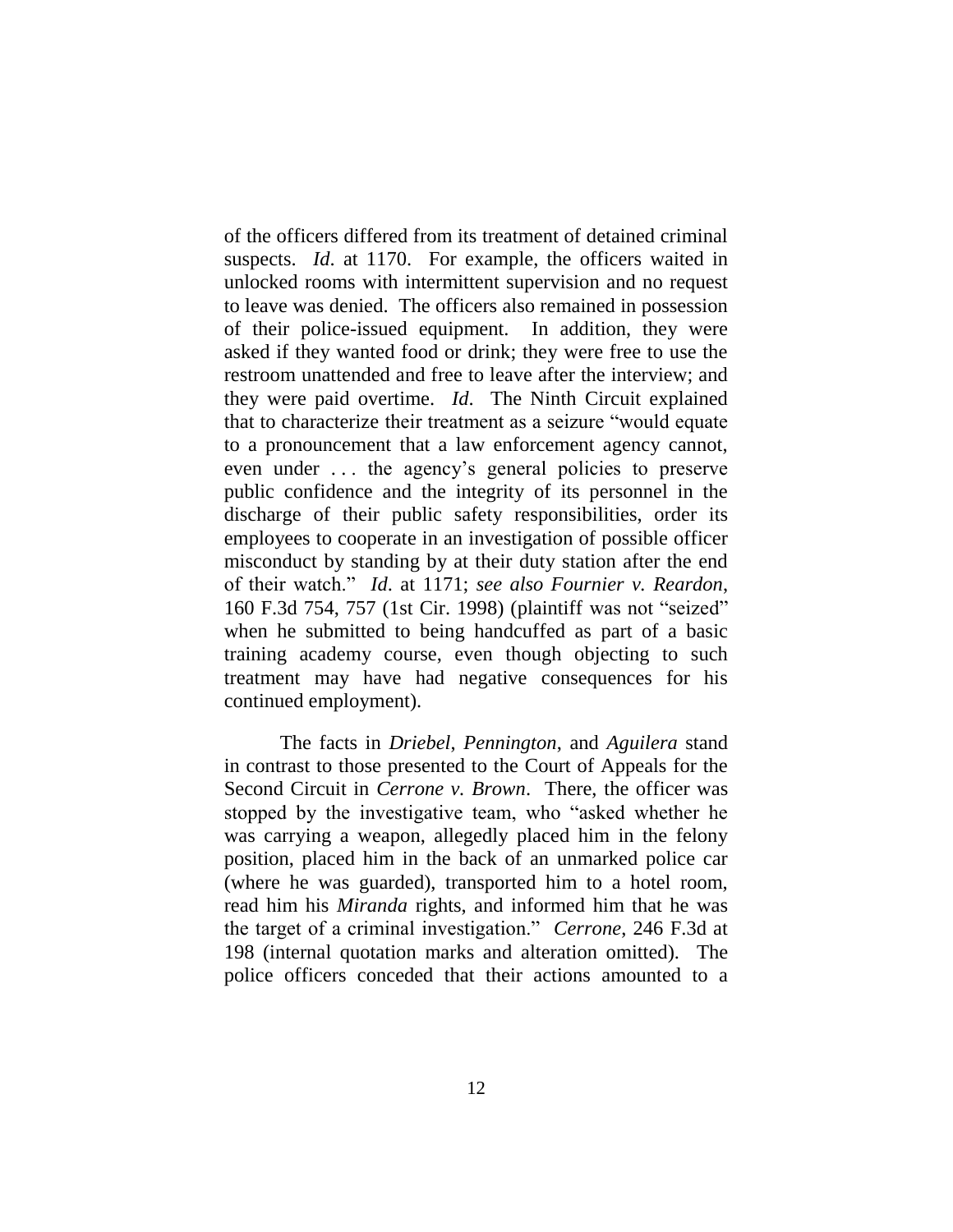seizure, so the court did not reach the issue. Nevertheless, these are the kinds of circumstances that would make an officer feel he was not free to leave—not by virtue of being an employee of the police department, but as a citizen who was being detained. *See Driebel*, 298 F.3d at 649 (explaining that a jury could find that a seizure occurred when an officer grabbed another officer, turned him around, and directed him toward the squad car).

We recognize that whether a police officer would reasonably have perceived his superior officer to be issuing orders as his supervisor or as a law enforcement agent during the course of an investigation will not always be clear. Here, however, the evidence demonstrated that, to the extent Appellants felt compelled to obey their superior officers' commands, that compulsion was borne out of their employment relationship. There was no suggestion that Appellants were under criminal investigation; they were asked to wait in Captain Singleton's office so they could speak with Internal Affairs agents. Additionally, the circumstances surrounding the investigation were not particularly coercive. Although Appellants were not able to use the phone while waiting for Captain Singleton to return, they were offered drinks, they were asked if they wanted to watch television, and they retained all of their police-issued equipment. Moreover, Appellants admitted in their affidavits and deposition testimony that they followed the orders of their superior officers because they were concerned that they would suffer work-related consequences if they did not do so. For these reasons, we hold there was no Fourth Amendment seizure of Gwynn and Ryan.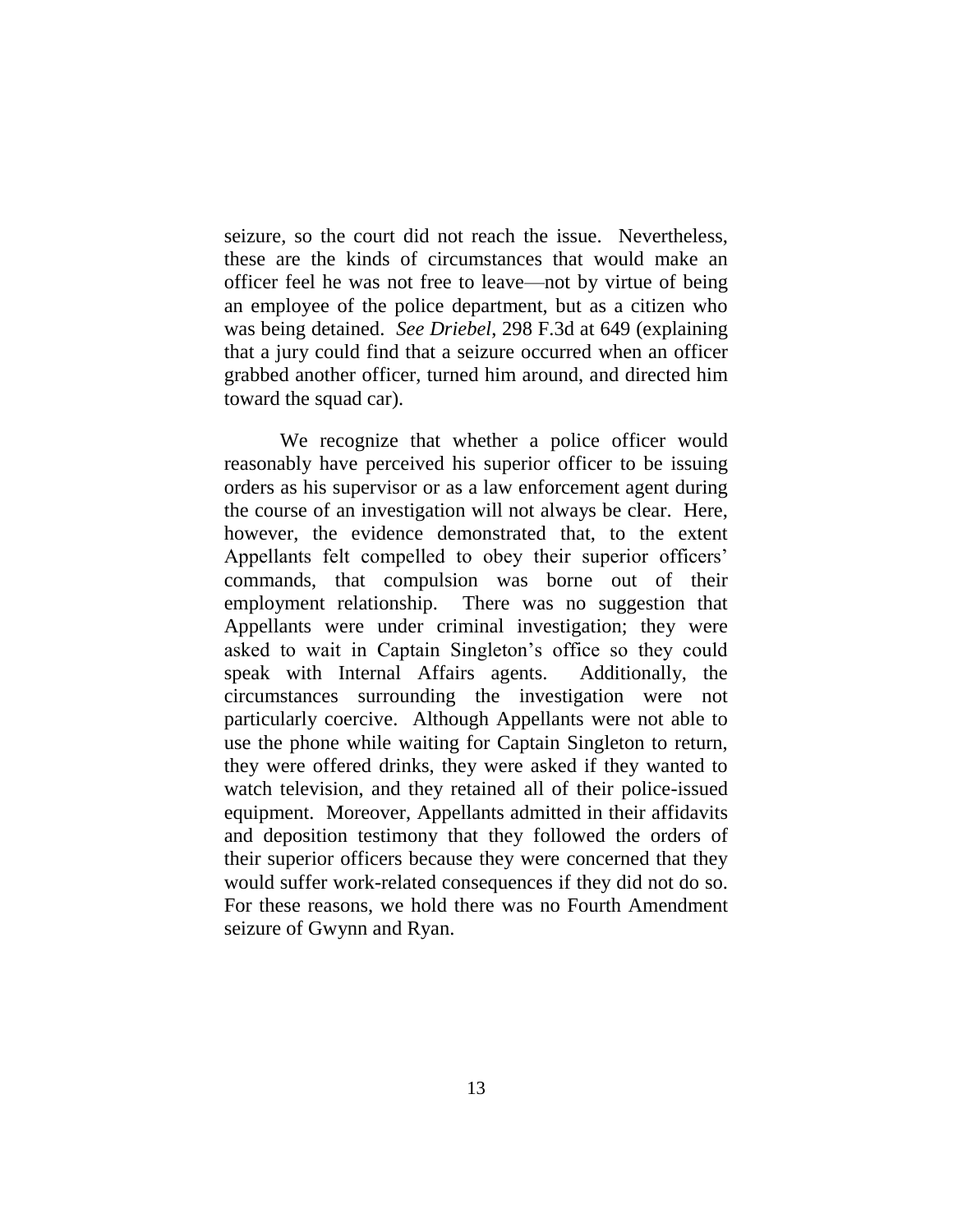Appellants also argue that their superior officers conducted an unreasonable search when they asked Appellants to reveal whether they had money in their pockets, vests, or socks and when they went through Appellants' lockers without probable cause or a warrant. Although the Fourth Amendment protects government employees against unreasonable searches by their employers, *O'Connor*, 480 U.S. at 715, work-related searches of a government employee's person or property often fall into the "special" government needs" exception to the Fourth Amendment's warrant and probable cause requirements. We find that to be the case here as well. $<sup>2</sup>$ </sup>

When an "intrusion serves special government needs, beyond the normal need for law enforcement," the government must show that its search was reasonable. *Wilcher v. City of Wilmington*, 139 F.3d 366, 373–74 (3d Cir. 1998) (quoting *Nat'l Treasury Employees Union v. Von Raab*, 489 U.S. 656, 665–66 (1989)). In *O'Connor v. Ortega*, the Supreme Court held in a plurality opinion that a non-criminal investigative search will be reasonable if, at its inception, "there are reasonable grounds for suspecting that the search will turn up evidence that the employee is guilty of work-

<sup>2</sup> Contrary to Appellants' suggestion in their Rule 28j letter, the Supreme Court's decision in *Missouri v. McNeely*, 133 S. Ct. 1552 (2013), has no bearing on this analysis. At issue in *McNeely* was whether the natural metabolization of alcohol in the bloodstream is necessarily an exigent circumstance justifying a warrantless search. *Id*. at 1556. That decision does not address the special needs doctrine.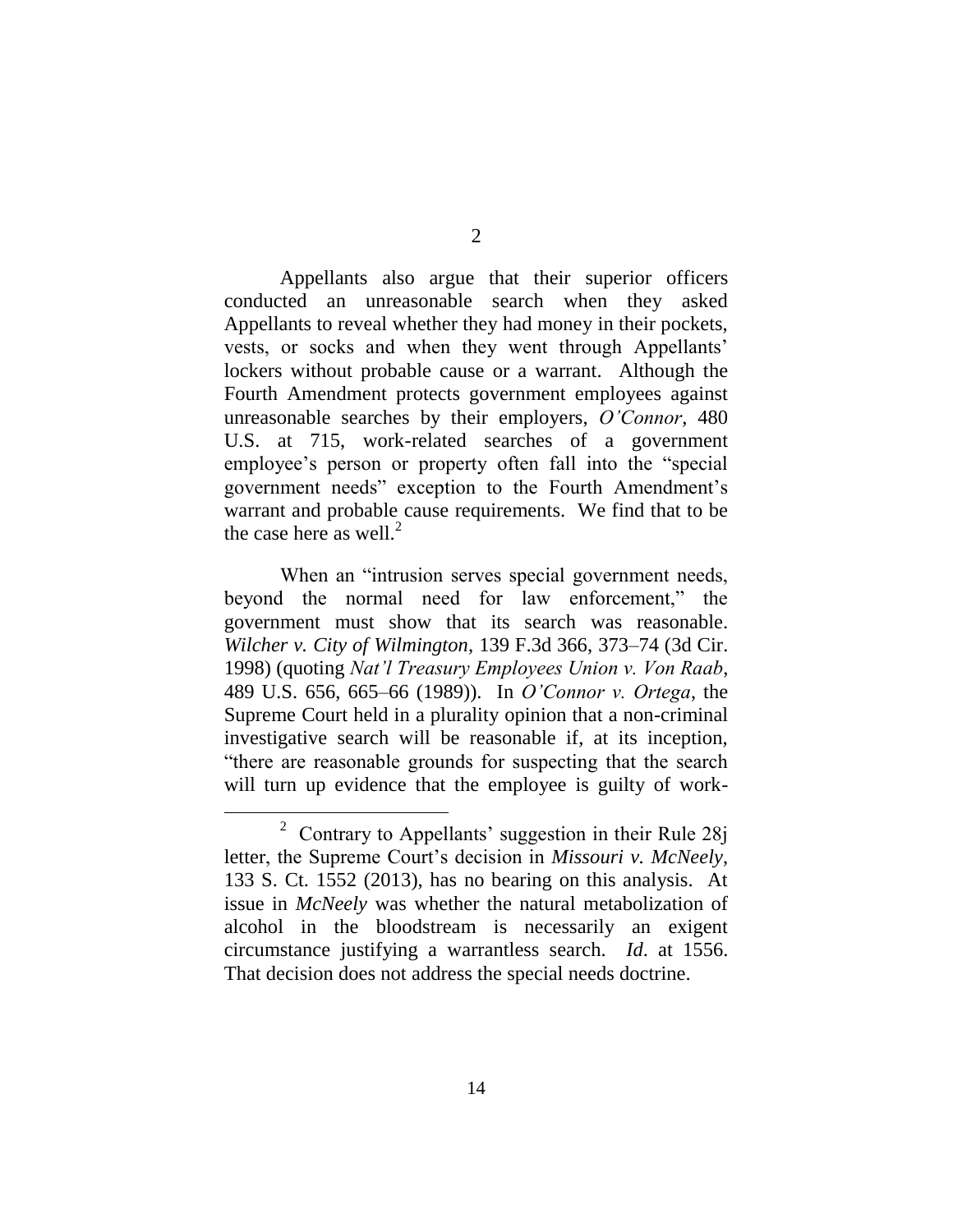related misconduct,"  $480$  U.S. at 726, and "the measures" adopted are reasonably related to the objectives of the search and not excessively intrusive in light of the nature of the misconduct," *id.* (quoting *New Jersey v. T.L.O.*, 469 U.S. 325, 342 (1985)) (alterations omitted); *see also City of Ontario,*  Cal. v. Quon, 130 S. Ct. 2619, 2630 (2010).<sup>3</sup> The Supreme Court explained that this lower standard is appropriate for work-related investigations because "[p]ublic employers have an interest in ensuring that their agencies operate in an effective and efficient manner, and the work of these agencies inevitably suffers from the inefficiency, incompetence, mismanagement, or other work-related misfeasance of its employees." *O'Connor*, 480 U.S. at 724. It emphasized that, "in many cases, public employees are entrusted with tremendous responsibility, and the consequences of their misconduct or incompetence to both the agency and the public interest can be severe." *Id*.

The need for oversight and corrective action is particularly acute in police departments. This is because officers "exercis<sup>[e]</sup> the most awesome and dangerous power that a democratic state possesses with respect to its residents—the power to use lawful force to arrest and detain

<sup>3</sup> Justice Scalia, concurring in *O'Connor*, stated that he would hold that "government searches to retrieve workrelated materials or to investigate violations of workplace rules—searches of the sort that are regarded as reasonable and normal in the private-employer context—do not violate the Fourth Amendment.‖ 480 U.S. at 732; *see also Quon*, 130 S. Ct. at 2628. The search here was an investigation of violations of workplace rules, and, as such, would meet this alternative standard as well.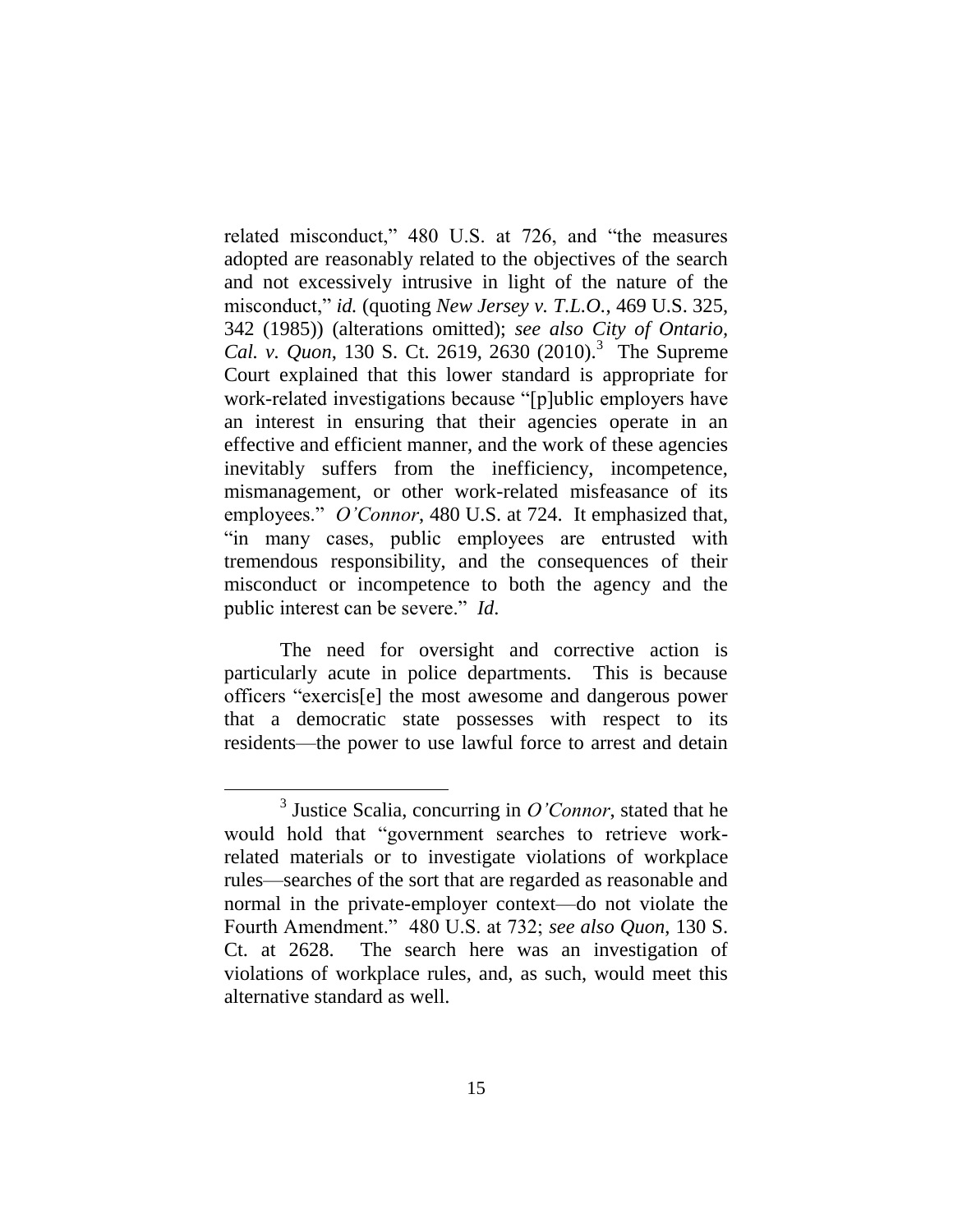them.‖ *Policemen's Benevolent Ass'n of N.J., Local 318 v. Washington Twp.*, 850 F.2d 133, 141 (3d Cir. 1988) (emphasizing the need for "public confidence, respect and approbation‖ with respect to police officers); *see also Aguilera*, 510 F.3d at 1168 (explaining that society has an "important interest in ensuring the highest integrity by those entrusted with discharging the duties of a peace officer"); *Shields v. Burge*, 874 F.2d 1201, 1204 (7th Cir. 1989) ("The public and government have strong interests in ferreting out misconduct by police officers.").

As noted herein, the investigation into Appellants' conduct was work related; it was not a criminal investigation. Their superior officers had reasonable grounds to investigate misconduct in view of the formal complaint Artis made to Internal Affairs. Indeed, Ryan acknowledged that he understood why his superiors would need to investigate Artis's claim. Further, the search was not excessively intrusive given the nature of the alleged misconduct. Appellants' superior officers examined their outer clothing, wallets, pockets, socks, and the cuffs of their pants to see if they had a large amount of money on them, and checked their lockers for the same purpose. The search was reasonably related to its purpose—that is, ensuring that Appellants did not possess Artis's money—and it was not overly intrusive. *Cf. Copeland v. Phila. Police Dep't*, 840 F.2d 1139, 1143–44 (3d Cir. 1988) (compulsory urinalysis, based on reasonable suspicion that officer had engaged in drug use, was not a violation of the Fourth Amendment). Because the search was not unreasonable, it did not violate the Fourth Amendment.<sup>4</sup>

<sup>4</sup> Appellants further challenge the dismissal of two other related claims. First, they argue that the District Court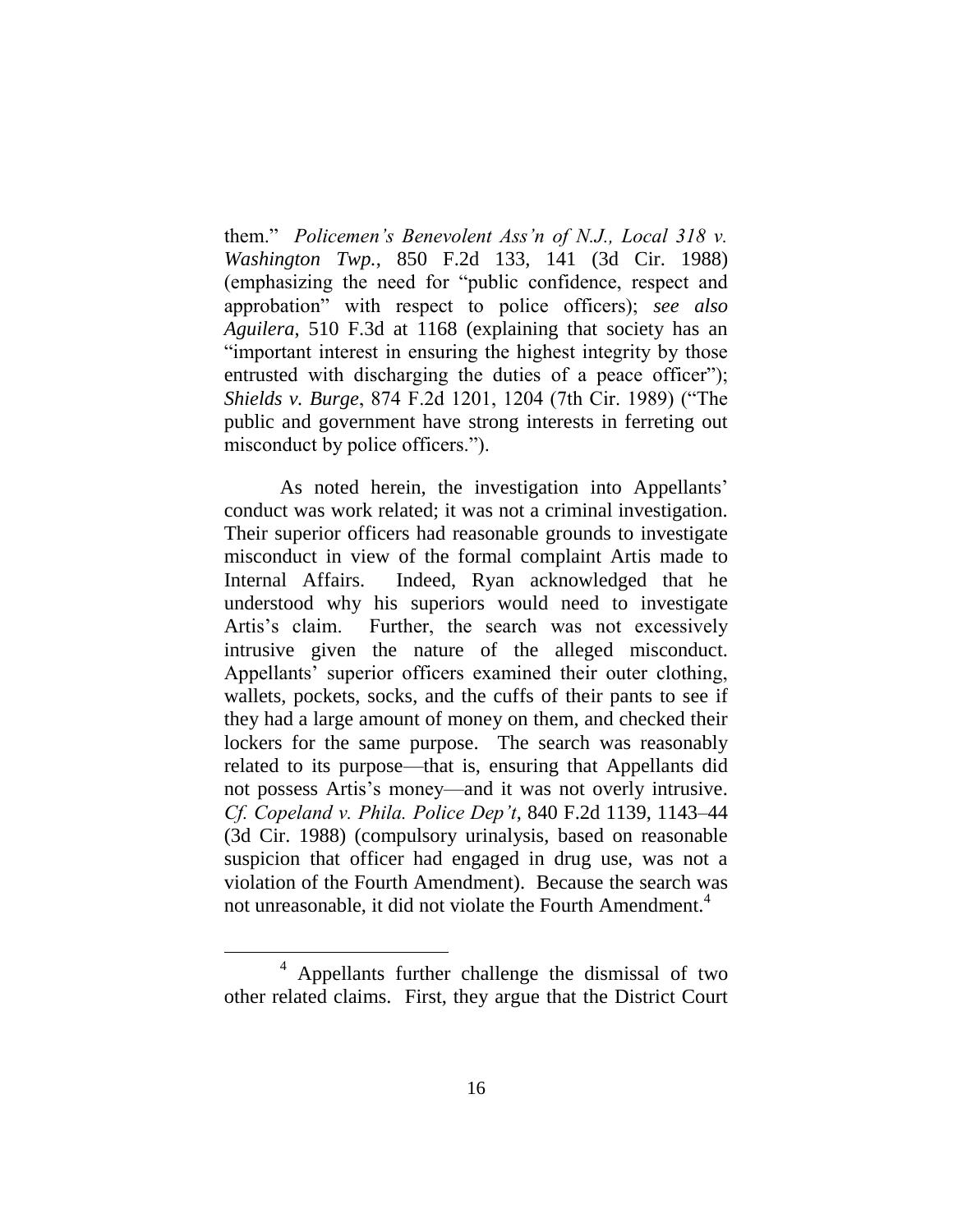B

Appellants also claim they were not credited for working overtime on the day of the Internal Affairs interview, in violation of the Pennsylvania Minimum Wage Act and the Fair Labor Standards Act. Appellees presented evidence, in the form of an affidavit from Lieutenant Palumbo and the police department's daily attendance report, that Appellants were, in fact, paid. Appellants failed to produce any evidence to rebut that evidence.

On appeal, Appellants challenge the adequacy of Appellees' evidence of payment. They claim that the affidavit from Lieutenant Palumbo was not based on personal

 $\overline{a}$ 

erred in dismissing their false imprisonment claim. To establish false imprisonment under Pennsylvania law, Appellants were required to show that: (1) they had been detained; and (2) the detention was unlawful. *Renk v. City of Pittsburgh*, 641 A.2d 289, 293 (Pa. 1994). Appellants contend that they were unlawfully detained when they were unreasonably seized in violation of the Fourth Amendment. As discussed above, there was no seizure, and thus, there was no unlawful detention. *See James v. City of Wilkes-Barre*, 700 F.3d 675, 682–83 (3d Cir. 2012). Second, Appellants contend the District Court erred in dismissing their claim under "the Due Process Clause and the 14th Amendment, which protects liberty interests." Gwynn Br. at 23. Appellants merely allude to this claim in their briefing, where they incorrectly contend that "the district court failed to even mention the claim." Gwynn Br. at 23–24; *but see Gwynn v*. *City of Phila*., 866 F. Supp. 2d 473, 488 n.10 (E.D. Pa. 2012). Appellants have failed to raise any substantive challenge to the dismissal of this claim.